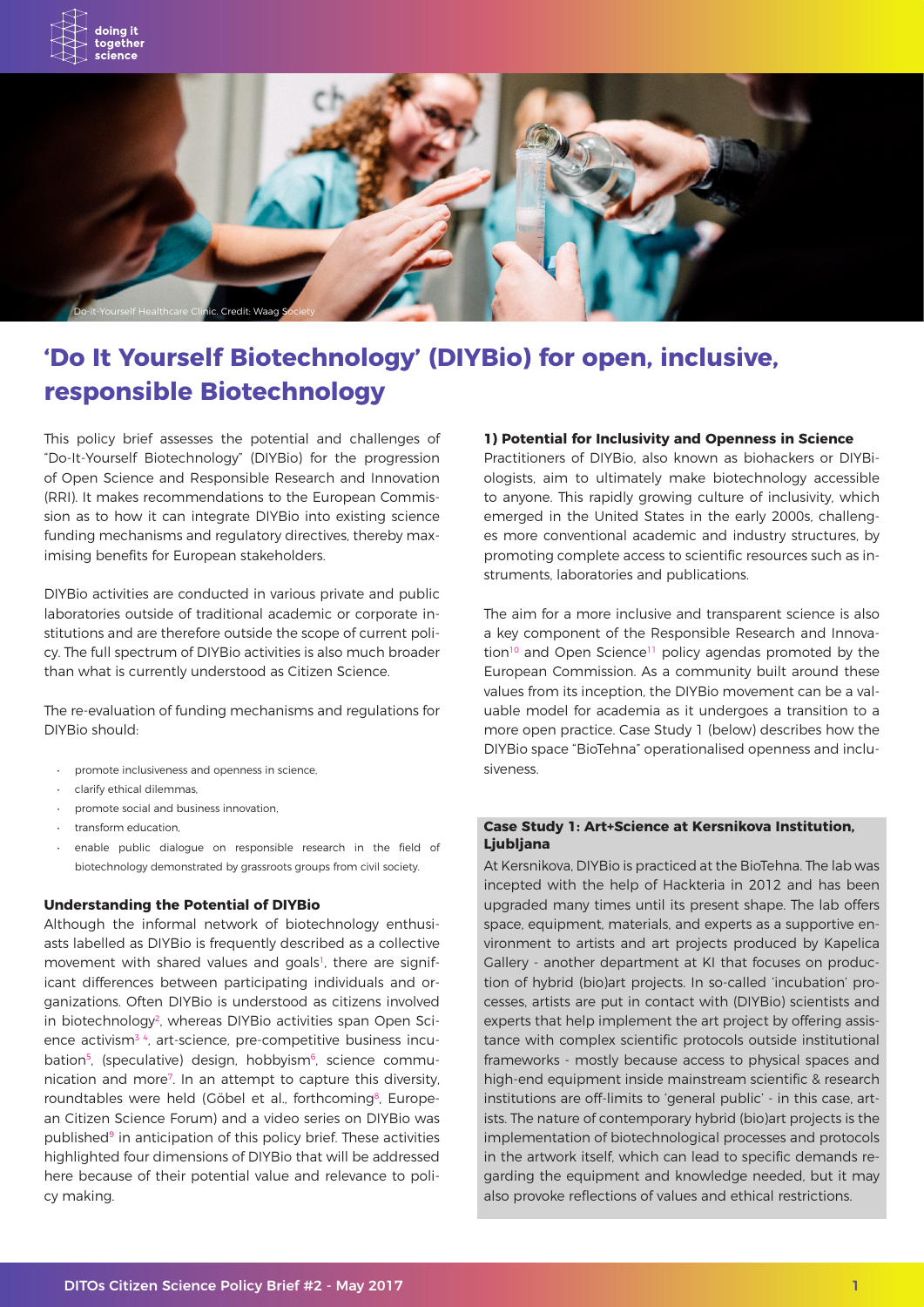The most notable examples would be hybrid art projects by artists Špela Petrič (a former biology PhD scientist turned (bio)artist) and Maja Smrekar (a fine-art artist turned (bio)artist) who utilized the knowledge and expertise of DIYBio individuals, the equipment and materials provided by BioTehna in the development stages of their project.

Špela Petrič developed the Strange Encounters phase of her "Confronting Vegetal Otherness". The DIYBio part of the project was focussed on facilitating in-vitro confrontations of human bladder carcinoma cells and Chlorella algae cells and custom-designing smaller and larger incubators where the cells will grow.



Spela Petrič developed the Strange Encounters. BioTehna also facilitated various phases of<br>Maja Smrekar's "K-9\_topology" project. One of the phases (Ecce Cannis) was to investigate<br>the coevolution of humans and wolves, and together. The other phase (ARTE\_mis) was focusing more on biotechnological potential of fusing the artist's molecular material with the domesticated dog.

The full use of the potential of DIYBio spaces is currently limited due to insufficient financial resources. The informal nature of the DIYBio movement, which is vital to its innovative capacity and agility, are unfit for many funding mechanisms. The lack of funding often results in DIYBiologists working during their free time and with their own resources<sup>5</sup>. In an attempt to resolve this issue many DIYBio community labs already have relationships with local research universities and academics, for example allowing them to recycle equipment that is retired from institutions<sup>12</sup>.

Recent discussions of DIY science by established international academies have suggested a central role in assessment and support of DIY research for the Global Young Academy <sup>13</sup>. Such connections could bring support for DIYBio through funding opportunities, access to facilities, equipment and training. However they are critically discussed within DIYBio communities for their tendency to institutionalisation and neglecting the grassroots character of the movement.

# **2) Potential for Ethics**

The DIYBio movement has developed an alternative practice-based ethics, which complements the ethics procedures within traditional academia. This approach could enrich the discussions of the Ethics dimensions of the RRI and Open Science agendas as they develop. The ethical discussion about the regulation of the revolutionary gene-editing CRISPR-Cas9 technology is a case in point. Todd Kuiken, senior program associate and principal investigator of the Wilson Center's Synthetic Biology Project in Washington DC, explains this in Nature. He describes how the academic community could "learn from DIY biologists", who have adopted a responsible and proactive attitude towards the regulation of this technology, instead of the "post hoc scrambling that often occurs within the scientific establishment". The DIY biologist approach seems well suited at producing a robust public dialogue, resulting in safe and responsible research<sup>5</sup>, for three reasons:

DIYBio practitioners explore ethical issues in a broader perspective, signal ethical issues earlier, and signal different issues. It is notable that the DIYBio community has been progressive in developing a Codes of Ethics to guide the activity of the movement and promote experimentation based on shared principles of transparency, safety, open and access<sup>14</sup>.

DIYBio projects have the ability to organise moral deliberation, indirectly and directly, and not just as a means to restore trust in science or communicate science. We connect here to Wynne  $(2006)^{15}$  who makes the case against various deficit understandings of the public. Discussing ethics, parallel to other DIYBio efforts, is empowering in the sense that it enhances the collective and individual capacity to morally assess biotechnological developments and issues. For example the recent CRISPR Kitchen event and the series described in Case Study 2 below.

DIYBio includes art-science practices, which are noteworthy for their examination of the ethical challenges of contemporary biotechnology research. The works of bioartists can signal potential complexities of new technology and challenge existing notions of living systems, by laying bare the politics of biology, and shedding light on dominant anthropocentric accounts in current research. They also increasingly bring

# **Case Study 2: Het Praktikum**

In order to facilitate a meaningful discussion about scientific and technological discoveries, Waag Society organised 'Het Praktikum' - a series of themed evening discussions and practicals during which the participants unravel the complex threads of cutting-edge technology and decide where they stand on the issues. The first two evenings in the series focussed on CRISPR DNA editing technology. During the first evening participants played a statement game in which the questions and answers revolved around the positive or negative effects of CRISPR technology on society. One question was, for example, "once it becomes possible to get an early diagnosis for certain genetic diseases, how will this affect how we define sickness and health?" The six possible responses to this question were defended by the participants at each table. When the evening came to an end they formulated what they would want CRISPR to achieve under ideal circumstances.

During the second evening, the participants revisited to their ideals, but this time a practical demonstration took centre stage. They unboxed the CRISPR kit<sup>28</sup> and got to work. Sur-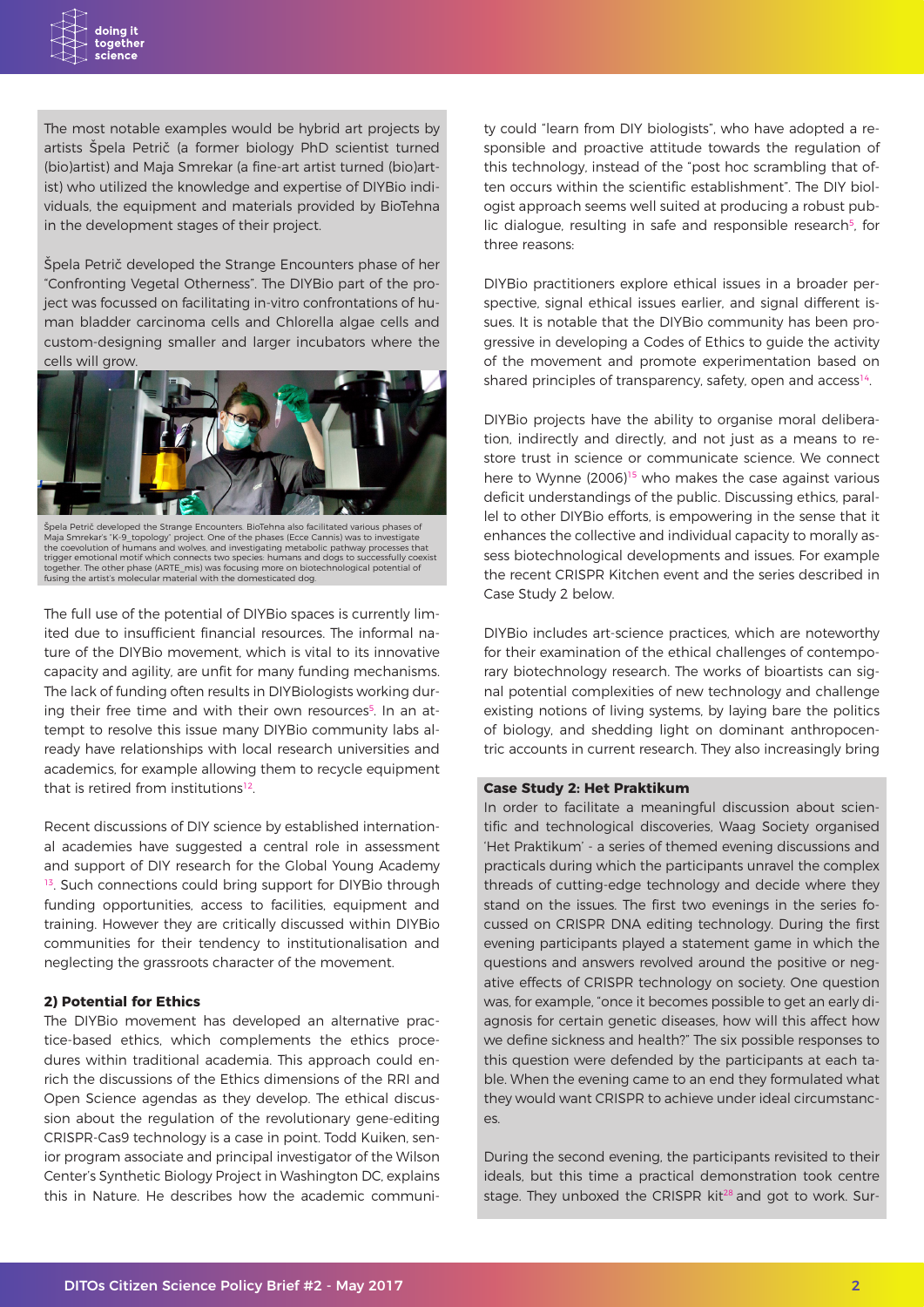

prisingly, no-one decided to finish the experiment and subsequent discussion examined how and why this consensus was reached.



**articipants of Het Praktikum ready for performing CRISPR DNA editing** 

these wider issues to a different audience, moving beyond the research context to confront biotechnology<sup>16</sup>. Some initiatives explicitly aim to open up moral reflection and examine societal values, and should be valued for their ability to seek 'tangible encounters' with the many issues concerning developments in the field (Zwijnenberg, 2014). Projects such as Oestrofem (Marry 'Maggic' Tsang) involving reproductive hormones, DeepWoodsPCR (Paul Vanouse) exposing the historical context of discovery, and Mutate-or-die (Adam Zaretsky) or CTCAG (Špela Petrič) questioning genetics are just some of the artistic works that involve DIYBio methods and help further societal understanding of biotechnological futures. Case Study 1 describes how a DIYBio space is supporting such work.

#### **3) Potential for Innovation**

The transdisciplinary nature of DIYBio often results in new methods of applied problem-solving that reflect co-production of knowledge and technologies. Projects such as Epidemium<sup>17</sup>, where members of the DIYBio space 'La Paillasse' worked with Hoffmann-la-Roche on cancer research, demonstrate that grassroots organizations can productively interface with corporations. Other examples of innovation already resulting in market-value originating from DIYBio activities are the emergence of companies offering hardware for DIY experiments and DIY educational kits<sup>18</sup>.

The EU Responsible Research and Innovation approach encourages actors in the research and innovation ecosystem to adopt large-scale institutional change to result in a more responsible, ethical and socially beneficial practice by engaging societal actors throughout their research process. This new emphasis may open up a platform for contribution by DIY-Bio practitioners through collaborations. In particular DIYBio projects could complement academic research projects that focus on excellence, with a more frugal and direct approach towards a contribution to societal needs<sup>19</sup>, such as defined in the UN Sustainable Development Goals<sup>20</sup>.

As the DIYBio community started as a counter culture to academic science, it might hold the key to accelerate culture change in such institutions, by leading the way through open access, open source and inclusiveness towards innovation.

# **4) Potential for Education: project and practice based learning**

Numerous DIYBio initiatives focus on education<sup>21</sup> <sup>22</sup> <sup>23</sup> <sup>24</sup> and some community labs are established with the explicit goal of public engagement<sup>25</sup>. The open sharing of methods and skills through online platforms ensures course materials are widely disseminated and accessible to the education sector as well as self-motivated learners. Some DIYBio organisations even offer dedicated programmes to train teachers and educators in DIYBio methodology and equipment building. While some initiatives take place in the confinement of a classroom and school system, many take an open-ended, self-organized approach. Typically, DIYBio education programmes are project based and offer explicit room for improvisation and experimentation outside of the pre-set instructions and predetermined endpoints. This topic will be explored further in a future DITOs policy brief.

# **Considerations when adjusting funding Mechanisms and Regulation**

This policy brief describes that DIYBio, often perceived as merely life science done by citizens, is much more than lowcost gathering and processing of data and also goes beyond mere education and public engagement. As shown above, DIYBio offers many examples and interesting proposals for implementing the principles of RRI and Open Science. Also, although a very young field, practices are not at a purely conceptual and experimental stage anymore, but vibrant groups, projects or start-up companies have been established. The movement now needs additional support from the European Commission to grow deeper and wider through the availability of more funding and adjustment of particular regulations. In particular, the Science with and for Society (SwafS) program seems a suitable source.

The current system is inadequate because in funding mechanisms based on cooperation between grassroots communities and research institutions, structural tension arise from different needs and working conditions of paid and unpaid contributors to science and their different form of organization. For example, EU funding schemes usually do not permit a cooperative framing of research questions before a given Citizen Science project starts. Furthermore, funding structures such as H2020 and Creative Europe are unfit for small community projects. In addition, indicators for quality of research as well as eligibility criteria that focus on excellence favour established institutions over a collective of individual DIYBiologists. CSA projects such as KIICS, SPARKS and SYN-ENERGENE have presented methodologies to partly resolve this. A more dedicated funding call for the strengthening of informal DIY networks would be a logical next step.

While not able to outweigh such structural barriers to DIYBio in particular, and bottom-up Citizen Science in general, intermediary organisations and community labs, such as Waag Society, La Paillasse, BiologiGaragen or Hackuarium, fulfil an